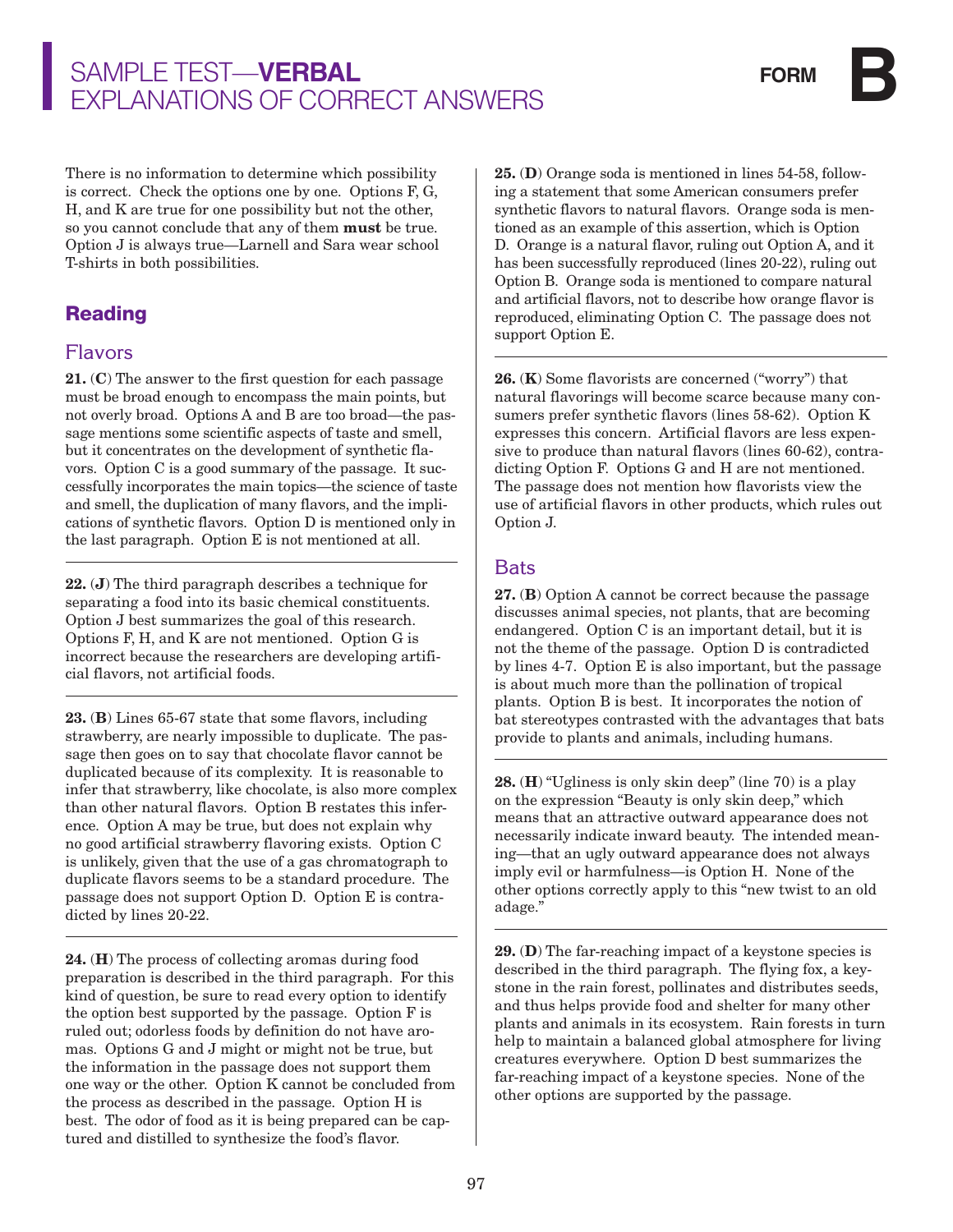# Sample Test—**verbal**  Explanations of Correct Answers

30. (J) The question asks for the most immediate result that would occur before other, more distant consequences took place. Read every option before deciding which describes the most immediate result. Options F and H are possible, but they are long-term, not immediate, results. Options G and K are not supported by the passage. Option J is the only immediate result.

31. (C) The passage discusses bats' consumption of cultivated fruit in lines 46-50. Bats in the wild feed on wild (uncultivated) fruit; they eat cultivated fruit only when wild fruit cannot be found due to reduced habitat for wild fruit trees, which is Option C. Option A is contradicted by the passage. Options B, D, and E are not supported.

32. (F) The iroko tree is mentioned in lines 20-23 as a valuable tree that depends entirely on flying foxes for pollination. The previous sentence stated the importance of flying foxes for pollination of plants such as avocadoes and date trees. Both sentences are about the importance of flying foxes for the pollination of useful plants, which is Option F. Option G is not mentioned. Options H, J, and K do not explain why the author mentioned the iroko tree.

### Dickens

33. (D) Options A, C, and E are important details, but they are not the main themes. Option D correctly combines the information in the passage about Dickens' childhood and the novel *David Copperfield*. Option B might look appealing because it also contains the ideas of Dickens' childhood and an autobiography, but his autobiography was never written, either in childhood or in adulthood.

34. (F) Dickens began writing *David Copperfield* after abandoning work on his own life story, or autobiography (lines 6-8), which is Option F. He wrote the book well into adulthood, ruling out Options G and H. The events in Options J and K never occurred.

35. (E) Dickens' childhood is described in the second and third paragraphs. Read each option to determine whether it is a reasonable inference, based on the information in the passage. Option E is a reasonable inference, based on line 17 (Dickens was "forced to quit school") and lines 26-27 (he was miserable at his job). Options A, B, C, and D are not supported by the passage.

36. (G) The correct answer is found in lines 10-13 and in the fourth paragraph. Dickens wrote *David Copperfield* because he was unable to complete his autobiography, and writing the novel helped him deal with painful childhood memories. Option G is the best summary. Dickens' father had debts, not Charles Dickens himself, ruling out Option F. Options H and K are contradicted by the passage. Dickens never wrote his autobiography, eliminating Option J.

37. (C) The passage says little about the relationship between Dickens and his mother, only that Charles felt betrayed when his mother, anxious for the boy's wages, got his job back for him (lines 33-36). Option C best expresses this information. Options B and E are contradicted by the passage. The passage does not address the issues presented in Options A and D.

38. (K) The passage states, "The father, however, now sided with his son and the boy was sent back to school" (lines 37-38). In other words, Charles was able to return to school because of his father's intervention (Option K). Options F and J were obstacles, not aids, to his returning to school. Option G led to dismissal from his job, not to his return to school. Option H occurred before Dickens returned to school, but was not the direct reason for it.

### Wind Energy

39. (B) Option A is mentioned only in the first paragraph, and it is not the main theme. Option B best summarizes the passage: it describes how wind energy has been used, from ancient sailboats through medieval windmills to modern turbines. Option C is not mentioned. Options D and E are important points, but neither is the main theme.

40. (F) The first known windmills originated in Persia (lines 15-17), which is Option F.

41. (D) The future use of wind energy is discussed in the last paragraph. Reread the paragraph to determine the author's opinion. Options A, C, and E are never mentioned. Option D best conveys the author's optimism that wind farms—"efficient, clean, and fairly inexpensive to operate" (lines 70-71)—will be a major source of electricity in the future. Option B is contradicted by the information in the passage.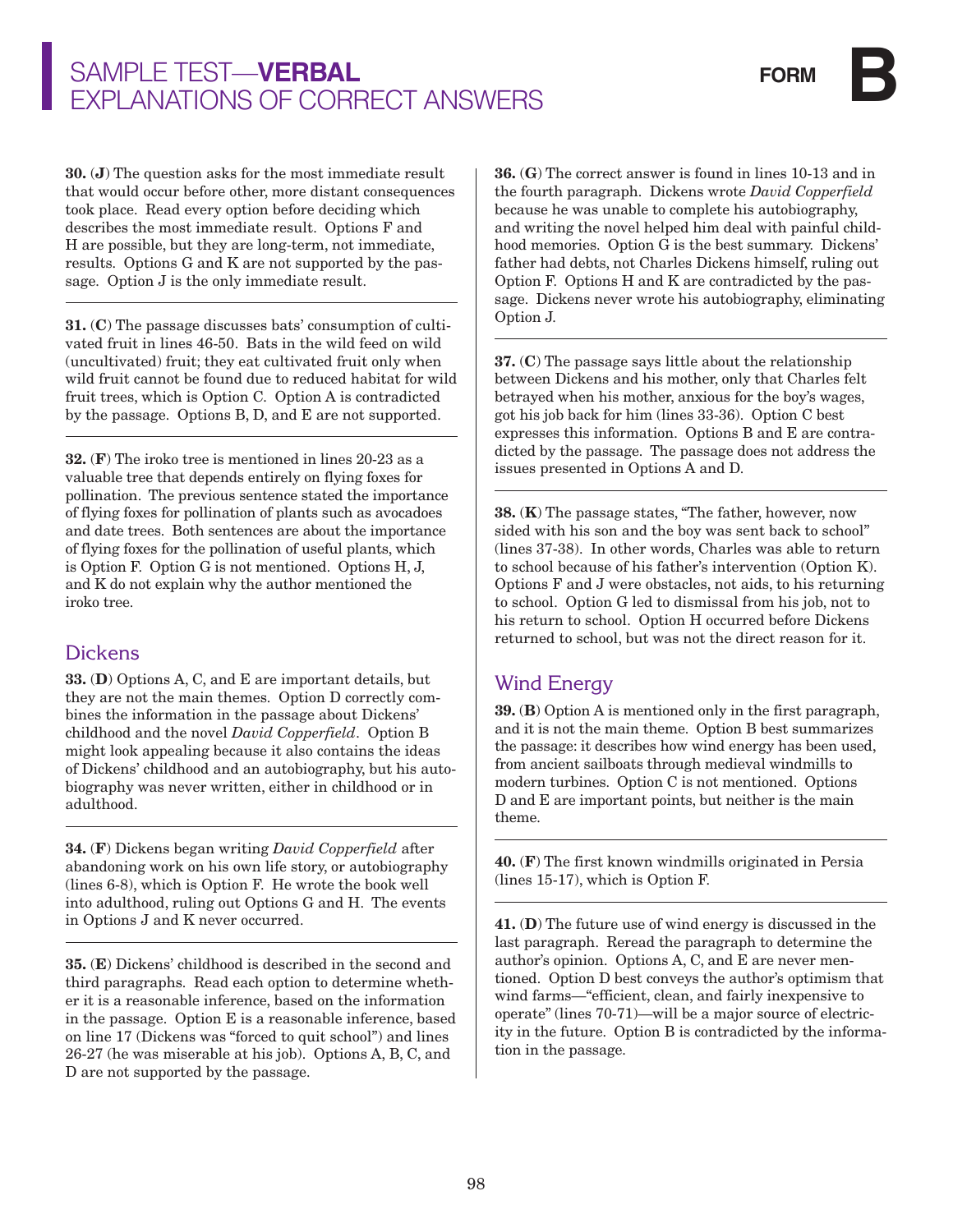# Sample Test—**verbal**  Explanations of Correct Answers

42. (K) In the passage, the author followed the history of wind energy from old-fashioned water-pumping windmills (lines 17-19) to thin-bladed windmills that provided electricity (lines 55-58) to the development of wind farms in the last several decades (lines 67-70). You are asked which option best illustrates the development of wind energy. Options F, G, and J are contradicted by the passage. Option H is mentioned as only one example in the history of wind energy. Option K, which states that the development from simpler into more complex machines illustrates human creativity, is the best answer.

43. (D) The need for windmills to produce electricity on American farms before the 1950s is discussed in lines 53-58. The next two sentences explain that the need for windmills decreased in the 1950s because most homes were connected to an electric utility and no longer depended on windmills for electrical power (Option D). Options A and C are contradicted by the passage. Option B incorrectly combines information in the passage, and Option E overlooks the fact that wind turbines are windmills, and thus did not replace windmills.

44. (G) The country of Holland (lines 32-36) used windmills to pump seawater away from bogs and reclaim large areas of land (Option G). Dutch shipbuilding is not mentioned, ruling out Option F. Although Holland was famous for its windmills, there is no reason to conclude that the windmills are what made the country famous, eliminating Option H. Options J and K are contradicted by the passage.

#### Smiles

45. (A) Options B and D are mentioned but they are important details, not the main theme. Option C is too broad. The passage is about testing only one theory on the relationship between emotions and facial expressions, not about the use of facial expressions in any type of research. Option A is best. It is broad enough to encompass Darwin's theories and more modern theories, and it correctly identifies the issue, the causation of emotions. Option E is a detail mentioned only in the last paragraph.

46. (K) After volunteers said the required words, researchers assessed how happy the volunteers felt, which is Option K. Option F is related to the researchers' theory, but it was never carried out. Option G is ruled out because volunteers who smiled were not in the group that said words like "few" (lines 25-28). Option H is contradicted by lines 23-24. The volunteers, not the researchers, placed their facial muscles into smiles or frowns (lines 21-23), eliminating Option J.

47. (A) In the first paragraph, Darwin's theory is described as controversial and impossible to prove, and it thus never gained acceptance (lines 10-12). Option A best summarizes this idea. Options B and D are contradicted by the passage. Options C and E may or may not be true, but they do not explain why Darwin's theory was not accepted during his lifetime.

48. (H) Volunteers who said words such as "cheese" were measurably happier than volunteers who said other words (lines 25-28), implying that the act of smiling leads to volunteers feeling happier. According to the theory in lines 33-36, a smile lowers the temperature of the blood flowing to the hypothalamus (lines 44-47), which is Option H. Options F, J, and K are contradicted by the passage. Option G is not mentioned.

49. (A) All five options are true statements as they stand. You are asked to choose the option that best describes the notion in line 19. A smile in one's heart (lines 19-20) signifies a feeling of happiness. Thus consciously smiling can produce feelings of happiness, which is Option A. None of the other options correspond to this "notion."

50. (G) The passage describes the hypothalamus as an area of the brain believed to regulate emotions (lines 40-41). Regulating and managing emotions are the same process, and thus Option G is the best answer. None of the other options is supported by the passage. Option H may seem attractive, but the passage theorizes that the act of smiling, not the hypothalamus, changes the temperature of blood.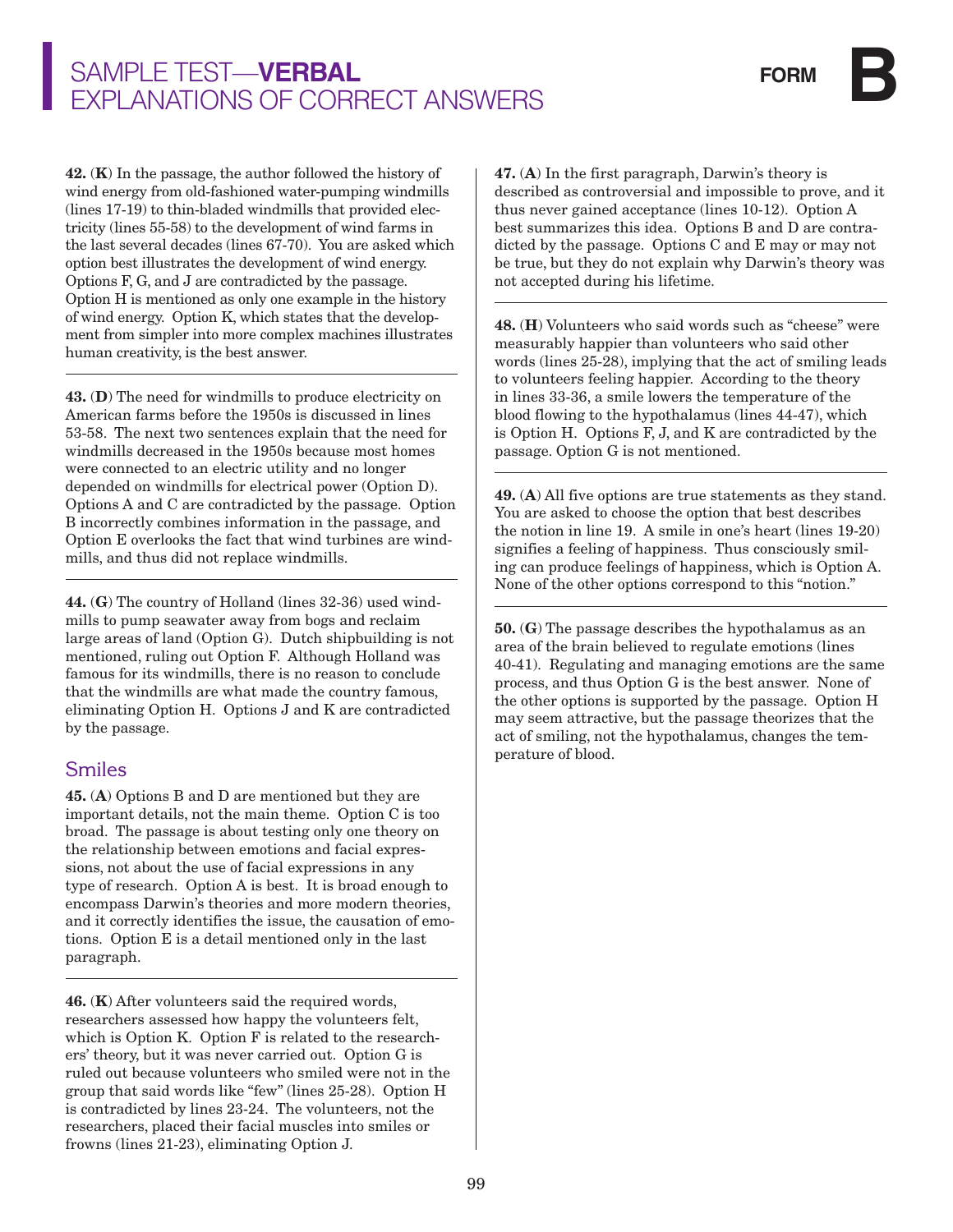**51.** (**E**)  $8 \times 3\frac{1}{4} = 8 \times \frac{13}{4} = 26$ 

52. (K)  $100(2 + 0.1)^2 - 100$  $= 100(2.1)^{2} - 100$  $= 100(4.41) - 100$  $= 441 - 100$  $= 341$ 

53. (E) First, find the ratio of red to green to blue pencils:

 $480:240:160 = 6:3:2$ 

Since  $6 + 3 + 2 = 11$ , multiply each value by 2 (because  $2 \times 11 = 22$ ) to get the number of each color pencil in a set of 22 randomly chosen pencils:

12 red, 6 green, 4 blue

54. (H) First, use the given information to calculate the value of *b*:

 $\frac{a}{b} = 2$  $\frac{8}{b}$  = 2 8 = 2*b*  $4 = b$ 

Now, calculate  $3b + a^2$  by substituting  $a = 8$  and  $b = 4$ :  $3(4) + (8)^2 = 12 + 64 = 76$ 

55. (D) Multiply the numerator and denominator by 100 to eliminate the decimals:

> $3.99 \div 1.5 =$  $\left(\frac{3.99}{1.5}\right)\left(\frac{100}{100}\right) = \frac{399}{150} = \frac{133}{50} = \frac{266}{100} = 2.66$

 Note: You could also solve this equation using long-division.

56. (J) The quickest solution is to first "round up" from 46 hours to 48 hours, because 48 hours is 2 full days. Thus, 48 hours after 9:30 p.m. on Friday would be 9:30 p.m. on Sunday. Since the question asks for 46 hours, subtract 2 hours from 9:30 p.m. Sunday to get 7:30 p.m. Sunday.

57. (A) First, simplify the inequality:

 $x + 7 < 23$  $x < 16$ 

 The positive integers that satisfy the inequality are 1, 2, 3, …, 14, 15. (We cannot include 16 because  $x$  must be **less than** 16.) 15 positive integers satisfy this inequality.

58. (J) The area of triangle MPR is equal to half the area of rectangle MNQP. So, the area of MPR is also equal to the area of triangles  $MNP + RPQ$ . also equal to the area of triangles  $MNP + KPQ$ <br>Point P is the midpoint of side  $\overline{NQ}$ , so triangle MNP is equal in area to triangle RQP. Thus, triangle  $MPR = 2(RQP)$ . The area of the unshaded region is the sum of the areas of triangles MPR and MNP.

> $MNP = RQP = 24$  sq cm  $MPQ = 2(RQP) = 48$  sq cm

 Thus, the area of the unshaded region is  $24 + 48 = 72$  sq cm

59. (A) The cost for one child's supplies is:

 $$1.09 + 2 ($0.59) = $2.27$ 

 Divide the total money available (\$15) by the cost for one child's supplies (\$2.27) to get the number of children that can be provided with the supplies:

 $$15 \div $2.27 = 6.6...$ 

 You do not need to complete the division, because the number of children must be a whole number. Six children can be provided with the complete requirement of supplies.

60. (G) Write 0.75 as a fraction in lowest terms to find the least value of *x*:

$$
0.75 = \frac{75}{100} = \frac{3}{4}
$$
  
So, the least possible positive integer value of  $x = 3$ 

61. (C) To find the average, multiply each number of songs by the number of radio stations. Then add of radio stations:

those products and divide by the total number  
of radio stations:  

$$
\frac{(14 \cdot 8) + (15 \cdot 4) + (16 \cdot 4) + (17 \cdot 5) + (18 \cdot 9)}{30}
$$

$$
= \frac{112 + 60 + 64 + 85 + 162}{30}
$$

$$
= 16.1
$$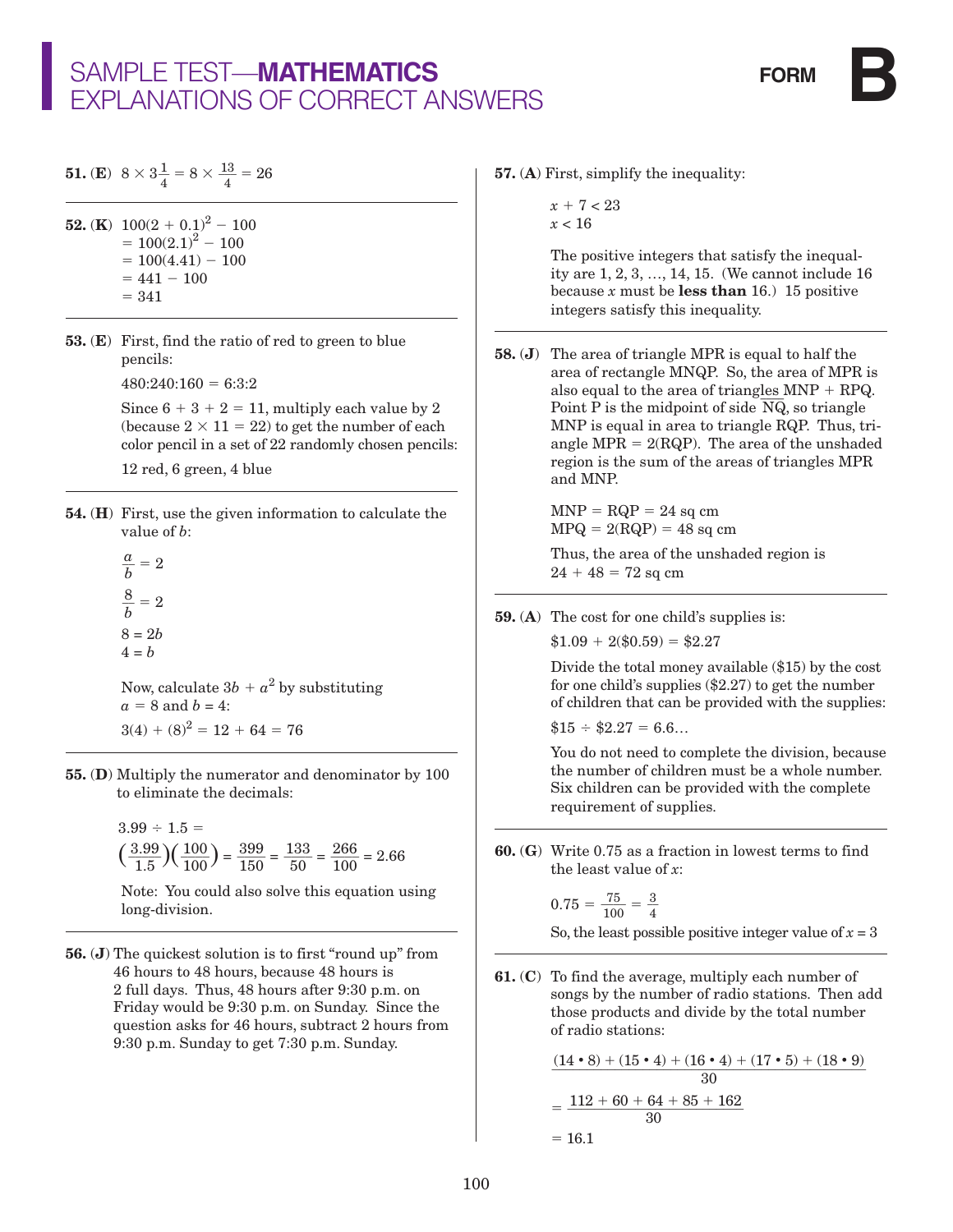62. (G) Use proportions to make the conversions:

Lorgs to dollars  $rac{140}{x} = \frac{7}{1}$  $\frac{1}{1}$  $7x = 140$  $x = $20$ Dalts to dollars  $\frac{16}{x} = \frac{0.5}{1}$  $\frac{1}{1}$  $0.5x = 16$  $x = $32$ Total dollars =  $20 + 32 = $52$ 

63. (E) The values in the problem can be grouped into 3 terms that each contain a positive and negative value:  $(2, 4)$ ,  $(6, 8)$ ,  $(22, 24)$ . Arrange the terms into 2 rows to determine the pattern and find the missing terms:

> $-2$   $-6$  …  $-22$ 4 8 … 24

 The values in the top row are decreasing by 4, while the values in the bottom row are increasing by 4. Fill in the remaining values:

|  | $-2$ -6 -10 -14 -18 -22 |  |  |
|--|-------------------------|--|--|
|  | 4 8 12 16 20 24         |  |  |

 To find the sum, combine the terms as follows:  $(2 + 4) + (6 + 8) + (10 + 12) + ... + (22 + 24)$ 

 Note that each pair of parentheses sums to 2. Count the number of pairs of parentheses (6) and multiply to find the final answer:

 $2 + 2 + 2 + ... + 2 = 6(2) = 12$ 

- 64. (J) To find the median, first count the number of tests (Xs) in the figure, which is 17. The median is the middle value. The middle value of 17 is 9. Counting from the left, find the ninth X in the figure to determine the median score (80).
- 65. (D) The car gets between 20 and 22 miles per gallon. Ms. Grant would use the most gas if the car gets only 20 miles per gallon, so use this value. Then, use \$4.50 (the highest possible price per gallon) to determine the greatest amount of money she will spend:

 $200$  miles  $\div$  20 miles per gallon = 10 gallons of gas 10 gallons •  $$4.50 = $45.00$ 

66. (F) It may be easier to see the order of the fractions by changing them to mixed numbers or decimals:

$$
\frac{11}{3} = 3\frac{2}{3} = 3.666...
$$
  

$$
\frac{25}{7} = 3\frac{4}{7} = 3.57...
$$
  

$$
\frac{18}{5} = 3\frac{3}{5} = 3.6
$$
The smallest fraction is  $\frac{25}{7}$ , followed by  $\frac{18}{5}$ , and finally  $\frac{11}{3}$ .

67. (A) The only item on the chart that is priced above \$75 is the rain coat. Only one rain coat was purchased. Calculate the sales tax on the price of that rain coat:

 $$102 \times 0.06 = $6.12$ 

**68.** (**K**) First, find the length of  $\overline{PR}$ :  $4 - (-5) = 9$  units Point Q is located  $\frac{1}{3}$  of the way from R to P, so calculate where that point would be:

$$
9 \times \frac{1}{3} = 3 \text{ units}
$$

So, point Q is located at  $4 - 3 = 1$ . Finally, So, point Q is located at 4 – 3<br>calculate the midpoint of  $\overline{\mathrm{PQ}}$ :

Midpoint PQ =  $\frac{-5 + 1}{2}$  $\frac{+1}{2}$  =  $-2$ 

69. (C) To eliminate the decimals in this equation, multiply the numerators and denominators by 100:

$$
\left(\frac{0.21}{0.33}\right)\left(\frac{100}{100}\right) = \left(\frac{x}{1.10}\right)\left(\frac{100}{100}\right)
$$

$$
\frac{21}{33} = \frac{100x}{110}
$$

$$
x = \left(\frac{110}{100}\right)\left(\frac{21}{33}\right)
$$

$$
x = \frac{70}{100} = 0.70
$$

70. (K) The climbers started at 125 feet below sea level, which can be expressed as  $-125$ . They stopped at 5,348 feet above sea level, which is expressed as a positive number. The elevation gain for the day is  $5,348 - (125) = 5,473$  feet.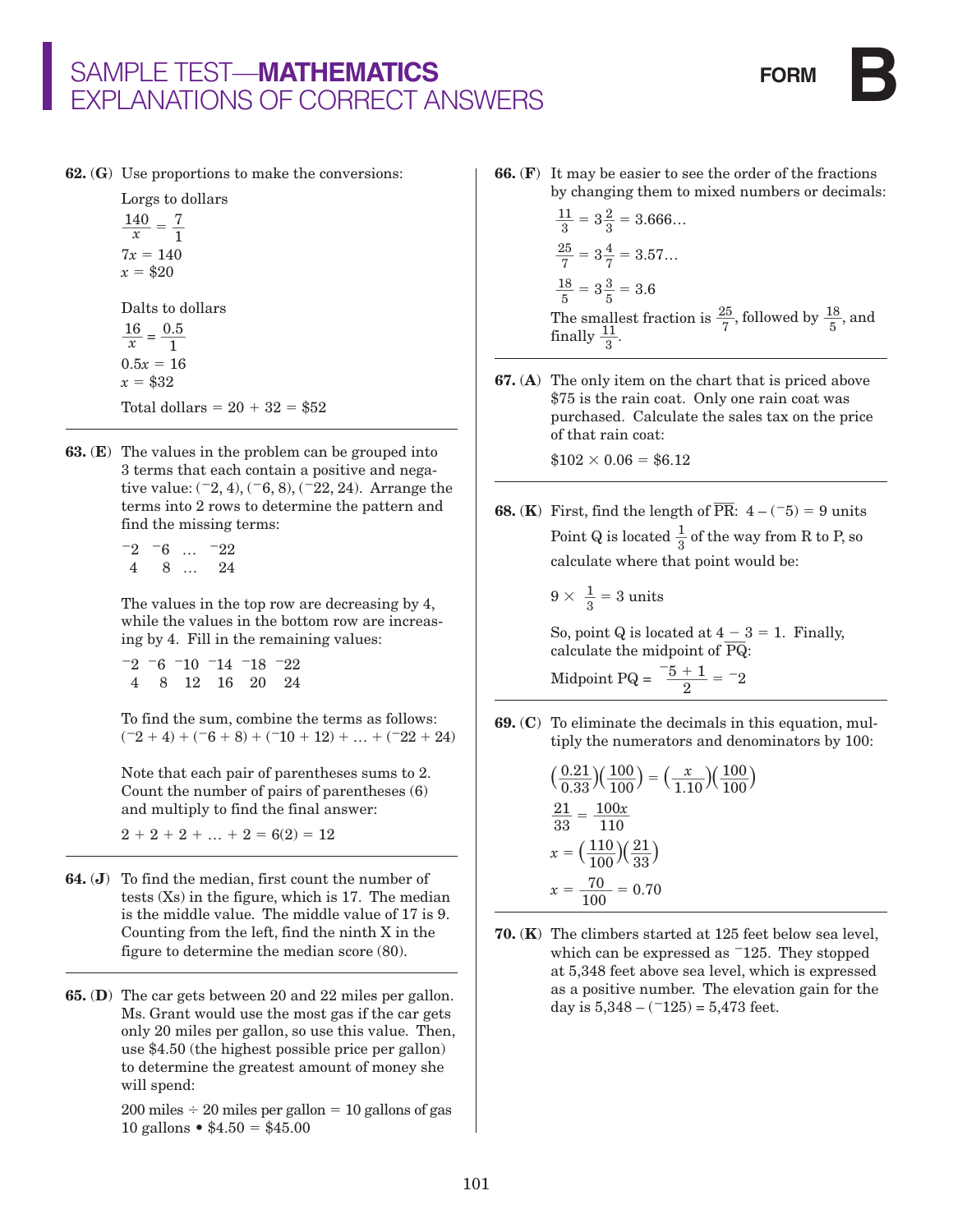71. (C) The tallest tree (T) goes in the middle, so there is only 1 possible location for that tree. The next two tallest trees (call them *a* and *b*) go on either side of the tallest tree, so there are 2 possible options  $(aTb$  and  $bTa$ ). The final two trees (*c* and *d*) go on either side of the set (*ca*T*bd*, *da*T*bc*, *cb*T*ad*, *db*T*ac*). So, there are 4 different ways to arrange the trees.

> You could also use the counting principle to solve this:  $1 \times 2 \times 2 = 4$

72. (J) First, find the sale price of the dress. If it is on sale for  $\frac{1}{3}$  off the original price, the sale price is  $\frac{2}{3}$  of the original price:  $$450 \times \frac{2}{3} = $300$ 

> Alia has a 10% discount on the sale price. 10% of \$300 is \$30, so the discounted price will be:

 $$300 - $30 = $270$ 

Next, calculate the sales tax on the discounted price:

 $$270 \times 0.06 = $16.20$ 

So, the total cost that Alia pays for the dress is:

 $$270 + $16.20 = $286.20$ 

73. (B) All 6 of the smaller rectangles are congruent. Let the shorter side of one of these small rectangles be *x*. Based on the figure, the longer side is then 4*x*, because the shorter side of four rectangles stacked together is the same length as the longer side of one rectangle. Using this information, you can now figure out the length and width of WXYZ:

> Width of WXYZ = 4*x* Length of WXYZ =  $x + 4x + x = 6x$

Use the area of WXYZ to calculate *x*:

$$
(4x)(6x) = 54
$$

$$
24x2 = 54
$$

$$
x2 = \frac{9}{4}
$$

$$
x = \frac{3}{2}^{4}
$$

 Now that *x* is known, use that to find the length and width of WXYZ:

Width of WXYZ =  $4(\frac{3}{2}) = 6$ Length of WXYZ =  $6x^2 = 6(\frac{3}{2}) = 9$ So, the perimeter of  $WXYZ = 2(6) + 2(9)$  $= 12 + 18 = 30$  cm

74. (H) The question asks for integers that are not divisible by 2 or 3. Since all even numbers are divisible by 2, begin by listing the odd integers in this set:

13, 15, 17, 19, 21, 23, 25, 27, 29

 Then, eliminate those integers that are multiples of 3. The remaining integers are:

13, 17, 19, 23, 25, 29

The answer is 6.

- 75. (B) Let *x* equal the number of gallons needed to drive *m* miles. Set up a proportion to solve for *x*:
- $\frac{x}{m} = \frac{3}{65}$  $x = \frac{3m}{65}$
- 76. (H) First, add the percentage of cars containing 3 people, 4 people, and 5 or more people:

 $15\% + 7\% + 3\% = 25\%$ 

 Thus, 25% of the cars contained at least 3 people, so use that to calculate the number of cars:

 $420 \times 25\% = 105 \text{ cars}$ 

**77.** (E) 
$$
z - \frac{1}{3}z = 12
$$
  
 $\frac{2}{3}z = 12$   
 $z = \frac{36}{2} = 18$ 

- 78. (G) To find when the two flashes occur at the same time, find the least common multiple of 12 and 18, which is 36. Every 36 minutes, the lights flash at the same time. The first time is 8:00 a.m. The next 6 times would be 8:36, 9:12, 9:48, 10:24, 11:00, and 11:36. Only 2 of those times are listed (9:12 a.m. and 10:24 a.m.).
- 79. (B) Let *c* be Crystal's age:

$$
3c + 2 = m
$$

$$
3c = m - 2
$$

$$
c = \frac{m - 2}{3}
$$

80. (F) One gram is equal to 1,000 milligrams, or

1 milligram is equal to  $\frac{1}{1,000}$  gram. Thus, 75 milligrams =  $\frac{75}{1,000}$  = 0.075 gram.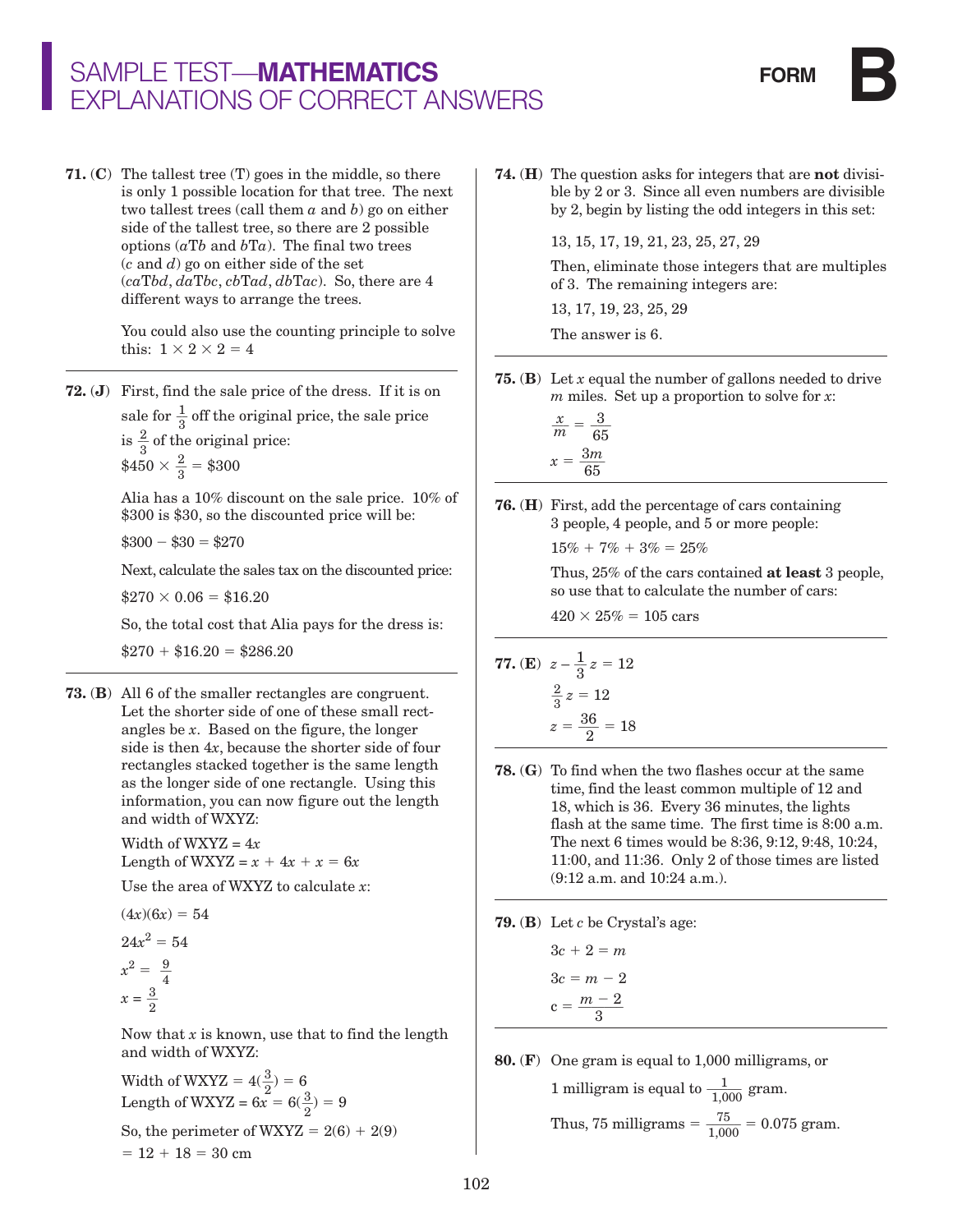**81.** (D) The line between  $\overline{20}$  and 30 is divided into 10 sections. Calculate the length of 1 section by finding the distance between  $-20$  and 30, and dividing by the number of sections:

$$
\frac{30 - (-20)}{10} = 5
$$

 So, the length of 1 section is 5 units and Point P is located at  $-5$ . To find the value of PQ, subtract the value of P from the value of Q:

$$
30 - (-5) = 35
$$

82. (G) First, calculate the three possible values of *q*:

If 
$$
n = 1
$$
, then  $q = \frac{1}{3^1} = \frac{1}{3}$ .  
\nIf  $n = 2$ , then  $q = \frac{1}{3^2} = \frac{1}{9}$ .  
\nIf  $n = 3$ , then  $q = \frac{1}{3^3} = \frac{1}{27}$ .

The least value of *r* will occur when *q* is the

- smallest  $(q = \frac{1}{27})$ . So, the least possible value of *r* is:  $r = 3(\frac{1}{27}) + 2 = \frac{1}{9} + 2 = 2\frac{1}{9}$
- **83. (B)** First, calculate the midpoints of  $\overline{AB}$  and  $\overline{BC}$  to find the locations of D and E, respectively:

$$
D = \frac{-8 + 3}{2} = -\frac{5}{2}
$$

$$
E = \frac{3 + 7}{2} = 5
$$

Now, find the midpoint of  $\overline{\rm DE}$ :

$$
\frac{-\frac{5}{2}+5}{2} = \frac{\left(\frac{5}{2}\right)}{2} = \frac{5}{4} = 1.25
$$

84. (H) First, simplify N:

$$
N = -(3 - 8 + 4) = -(-1) = 1
$$
  
Then, find  $-|N|$ :  
 $-|N| = -|1| = -1$ 

85. (B) First, find the sale price. 10% of \$44.50 is \$4.45, so the sale price is  $$44.50 - $4.45 = $40.05$ . Next, find the price after Julian's employee discount.  $20\% \times $40.05 = $8.01$ , so the final price of the video game is  $$40.05 - $8.01 = $32.04$ .

- 86. (G) If the song is 5 minutes long, then it could be played up to  $60 \div 5 = 12$  times per hour. There are 9 hours between 8:00 a.m. and 5:00 p.m. So, the song could be played up to  $12 \times 9 = 108$  possible times between the given hours. Since the song is played 6 times per day, the probability of Samantha hearing the song is  $\frac{6}{108} = \frac{1}{18}$ .
- 87. (B) In row B, a number appears twice—first under an odd number in row A, and then under the next even number in row A. So, the number 112 in row A would have a corresponding number 56 in row B. The numbers 111 and 112 in row A would both have 56 under them in row B.
- 88. (G) First, find the number of liters that need to be added:

$$
\frac{2}{3} \cdot 4,320 = 2,880 \text{ liters}
$$

Use the conversion 1 kiloliter  $= 1,000$  liters to find the number of kiloliters:

$$
\frac{2,880}{1,000} = 2.88 \text{ kI}
$$

 $\frac{2}{3}$ 

89. (C) The left side of the given equation  $(xy + xz = 100)$ must be rearranged to look like  $\frac{x}{5}(3y+3z)+10$  to get the answer.

> First, factor out the *x*:  $x(y + z) = 100$

 Next, multiply both sides of the equation by 3:  $3x (y + z) = 3(100)$  $x(3y + 3z) = 300$ 

Then, divide both sides by 5:

$$
\frac{1}{5}x(3y + 3z) = \frac{300}{5}
$$

$$
\frac{x}{5}(3y + 3z) = 60
$$

Finally, add 10 to both sides:  $\frac{x}{5}(3y + 3z) + 10 = 60 + 10$  $\frac{x}{5}(3y + 3z) + 10 = 70$ 

> Now that the left side looks like the expression in the question, the answer is the number on the right side (70).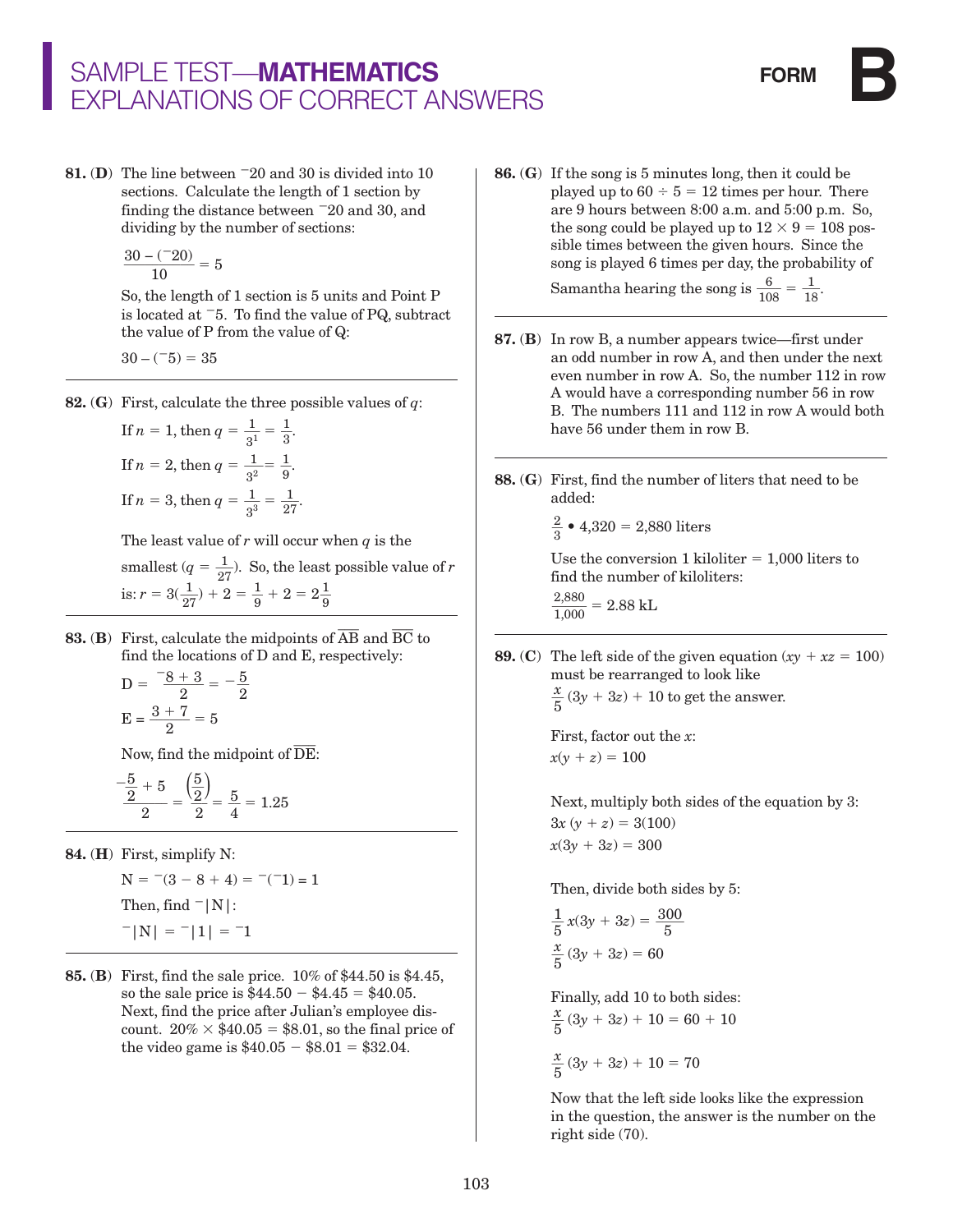90. (G) Angle PQR and the marked 40° angle are vertical angles and thus are congruent, so angle PQR is 40°. Similarly, angle QRP is 45° because it is a vertical angle with the one marked 45°. Given those two angles, calculate the third angle of triangle PQR (angle RPQ):

> $40 + 45 + RPQ = 180$  $RPQ = 95$

 Angle RPQ and angle *x* are supplementary, which means they sum to 180, so  $x = 180 - 95 = 85$ . Similarly, angle *y* and angle QRP are supplemen $tary, so y = 180 - 45 = 135.$ 

Thus, the value of  $y - x = 135 - 85 = 50$ 

91. (A)  $(2p + 8) - (5 + 3p) = 2p + 8 - 5 - 3p = 3 - p$ 

92. (H) This problem can be solved by creating a Venn diagram:



 The circle on the left indicates the students with cats, and the circle on the right indicates students with dogs. The number outside both circles (5) is the number of students without cats or dogs. The number inside the intersection of the two circles (3) indicates the number of students who have both cats and dogs.

 Calculate *x* and *y* using the given information: There are 20 students who have cats, and of those 20 students, 3 have cats and dogs. Thus,  $x = 20 - 3 = 17$ . There are 23 students who have dogs, and of those 23 students, 3 have cats and dogs. Thus,  $y = 23 - 3 = 20$ .

 To find the total number of students surveyed, add the numbers in the diagram:

 $3 + 5 + x + y = 8 + 17 + 20 = 45$ 

93. (C) First, calculate the area of the entire lot:

 $75 \times 100 = 7,500$  sq ft

 There are 12 equal-sized squares, so each square is equal to  $7,500 \div 12 = 625$  sq ft.

 From the figure, it appears the building (shaded region) covers 1 full square, 1 half-square, and 2 quarter-squares, for a total of 2 full squares  $(1 + \frac{1}{2} + 2(\frac{1}{4}) = 2)$ . Two full squares are equal to  $625 + 625 = 1,250$  sq ft.

 To find the area that is not shaded, subtract the area of the building from the area of the entire lot:

 $7,500 - 1,250 = 6,250$  sq ft, which rounds to 6,000 sq ft.

Remember that the question asks you to find out about how many square feet and not exactly how many square feet.

94. (G) The ratios of X:Y and Y:Z can be combined

because Y has the same value in both ratios. So,  $X:Y:Z = 4:9:5$ . The proportion of X and Y in the mixture is  $\frac{4+9}{4+9+5} = \frac{13}{18}$ . Multiply the total weight of the mixture by the proportion to find the weight of the mixture after Z has been removed:

$$
90 \times \frac{13}{18} = 65 \text{ g}
$$

- **95.** (**E**) Let  $m =$  Marta's age now, and  $k =$  Kim's age now. Then 5 years ago, Marta's age was  $m - 5$ , and Kim's age was  $k-5$ . Using the information in the question, set up the equation to solve for *k*:
	- $k 5 = 2(m 5)$  $k = 2(m - 5) + 5$
- **96.** (F) One revolution is equal to the circumference of the tire:

$$
C = 2r\pi = 2(1)(\frac{22}{7}) = \frac{44}{7}
$$
 feet

 The car travels at 4,400 feet per minute. To calculate the number of revolutions, divide the speed by the circumference:

$$
4,400 \div \frac{44}{7} = 4,400 \bullet \frac{7}{44} = 700
$$
 revolutions